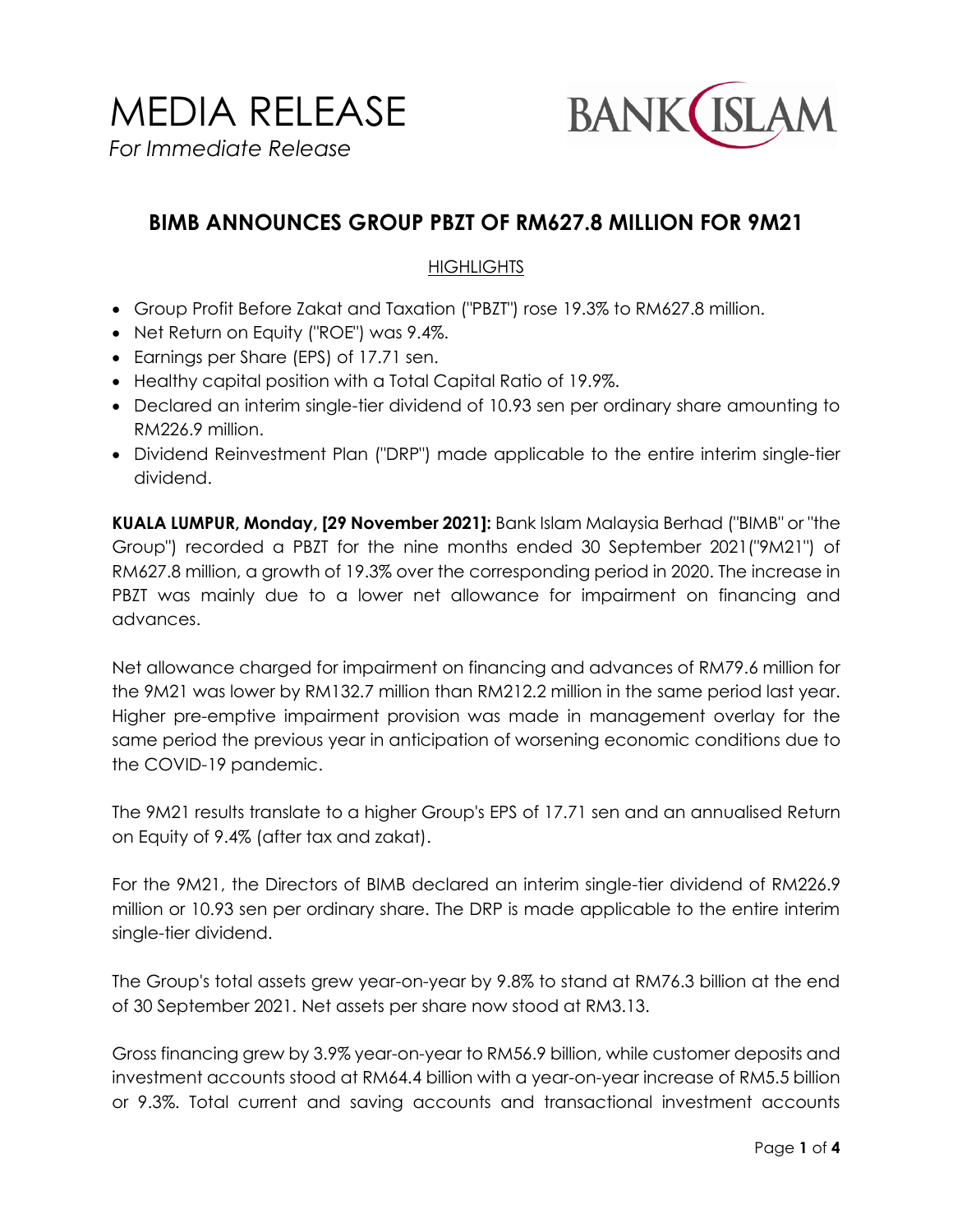("CASATIA") composition is at a healthy level of 39.0% of total customer deposits and investment accounts.

The gross impaired financing ratio as of 30 September 2021 was 0.68% compared to 0.60% at the end of September 2020.

As of 30 September 2021, the Group's Total Capital Ratio remained strong at 19.9%.

## **Operating Segment**

Consumer Banking's reported net income of RM910.1 million for the 9M21, 15.5% higher than the previous year, was attributed mainly to higher net fund-based income. Gross financing for Consumer Banking as of the end of September 2021 stood at RM42.6 billion, a year-on-year growth of 5.4%, mainly driven by growth in house financing and personal financing.

Corporate and Commercial Banking recorded a net income of RM298.5 million, higher by 1.8% from the previous year. Total gross financing for the segment stood at RM14.3 mil.

Treasury registered a net income of RM194.4 million for the period, lower by 51.3% than the previous year mainly due to lower investment income, notably lower net gain from the sale of financial assets at fair value through other comprehensive income. Segment assets stood at RM18.6 billion.

### **The Group Overview**

Economic recovery in the near term appears more favourable, supported by the country's National Recovery Plan's ("NRP") systematic re-opening of various economic sectors, including social activities. The year 2022 growth is expected to rebound in line with the recovery in the economy and trade throughout 2H2021 and 2022, mainly as vaccination efforts are ramped up. With the recently announced 12<sup>th</sup> Malaysia Plan ("MP"), Malaysia's economic growth is expected to range between 4.5% to 5.5% during the 2021 to 2025 period, higher than the 11th MP performance of 2.7%. Business sector performance began to recover heading into the final quarter of 2021 amid the easing of movement restrictions.

BIMB Group Chief Executive Officer Mohd Muazzam Mohamed said, "The COVID-19 pandemic and its resulting challenges continued to feature prominently in all sectors. Risks to financial stability have remained relatively well contained. In addition, banks have made reasonable pre-emptive allowances in FY2020, and credit risk has been adequately priced in by the market."

"Analysts maintain their industry's 2021 financing growth target of 3% to 4% for now, as the impending recovery from easing restrictions will translate positively into demand for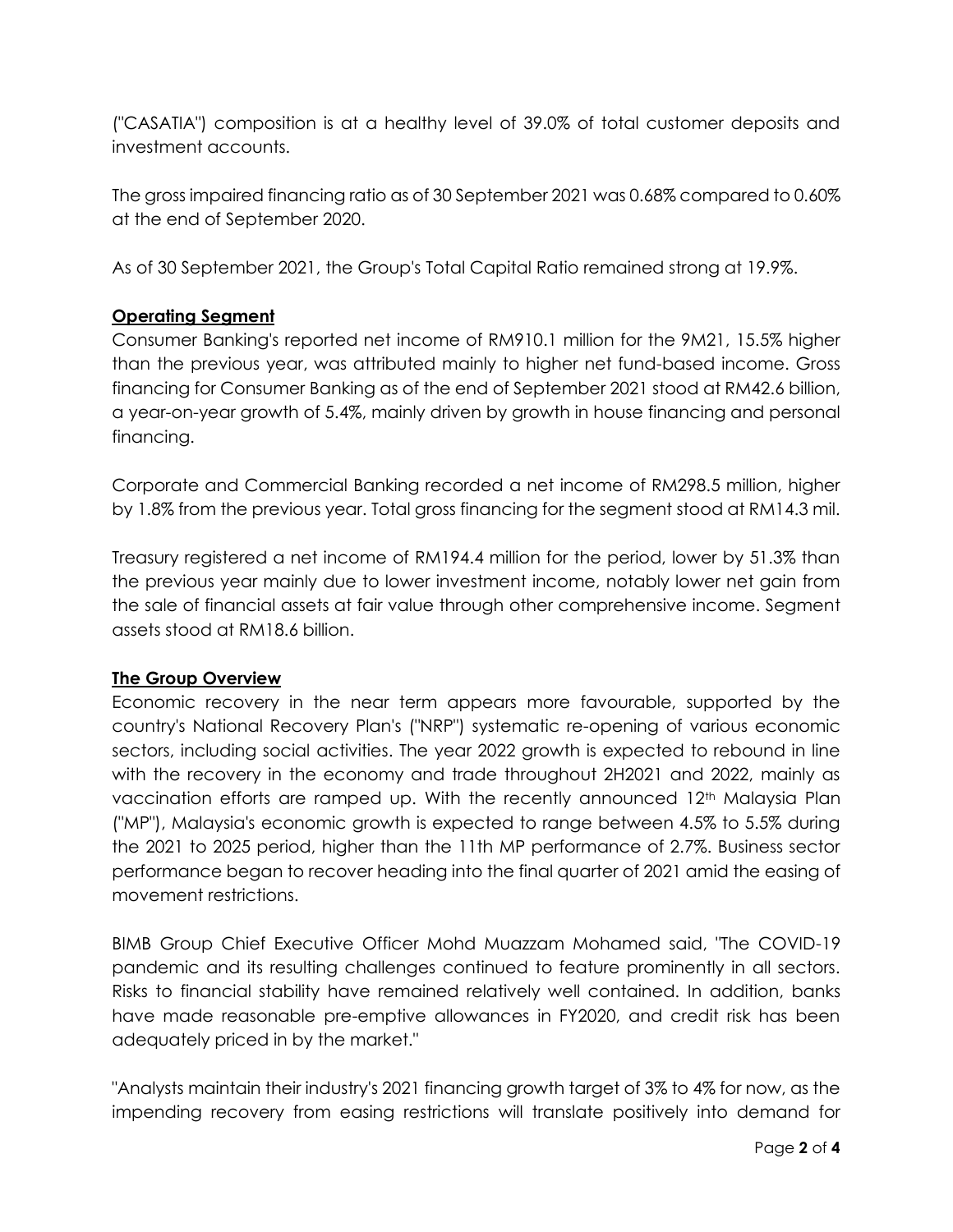financing in 4Q2021. Whilst the average lending rate fell by 3bps, the net profit margin is expected to be under slight pressure given the brewing deposit rivalry and limited scope for further CASA expansion," he adds.

With Bank Islam assuming listing status on 8 October 2021, the new BIMB Group continues its focus to incorporate principles of Shariah, Value-Based Intermediation ("VBI") and ESG considerations. It also mobilises its six strategic objectives to support and govern the Group's plan, namely Sustainable Prosperity, Value-Based Culture, Community Empowerment, Customer Centricity, Real Economy and Digitalisation.

The Bank remains vigilant in ensuring that impacted customers have access to financial assistance by participating in the opt-in blanket six-month moratorium. The support also includes PEMULIH Repayment Assistance ("PRA") and the recently announced financial management and resilience program ("URUS"), in collaboration with the Credit Counselling and Debt Management Agency ("AKPK"), to support eligible B50 customers.

As of early November, the Bank had also approved applications from over 142,000 customers involving over RM20.8 billion through its PEMULIH Repayment Assistance Programme ("PRA"), which began from 7 July 2021 until 31 January 2022. PRA enables temporary relief from their financing commitment and is available for eligible individuals and SME customers.

On top of that, BIMB continues to aid in ensuring the socio-economic wellbeing of the country by sustaining income generation and financial resilience of the B40 and asnafowned businesses facing the effects of the COVID-19 pandemic.

The iTEKAD microfinancing programme, launched in May 2020, aims to provide seed and working capital and upskilling training for micro-entrepreneurs. It benefitted 107 microentrepreneurs, while the BangKIT microfinancing programme, launched in November 2020, had benefitted 121 micro-entrepreneurs.

"The year 2022 will be a critical year for Malaysia, not just from an economic recovery perspective but also the healing of industries, livelihood and employment, particularly to those most adversely affected by the pandemic. As the Bank that advances prosperity for all by providing solutions that deliver value to our stakeholders, BIMB is currently embarking on its 5-years business strategic plan ("LEAP25"). The mission is to chart the Group's future in becoming the champion Shariah-ESG total financing solution with digital banking and social finance leadership," Mohd Muazzam concludes.

#### **About Bank Islam Malaysia Berhad**

Bank Islam is Malaysia's first public listed Islamic Bank on the Main Board of Bursa Malaysia Berhad. Established in July 1983 as Malaysia's first Islamic Bank, Bank Islam has 144 branches and more than 900 self-service